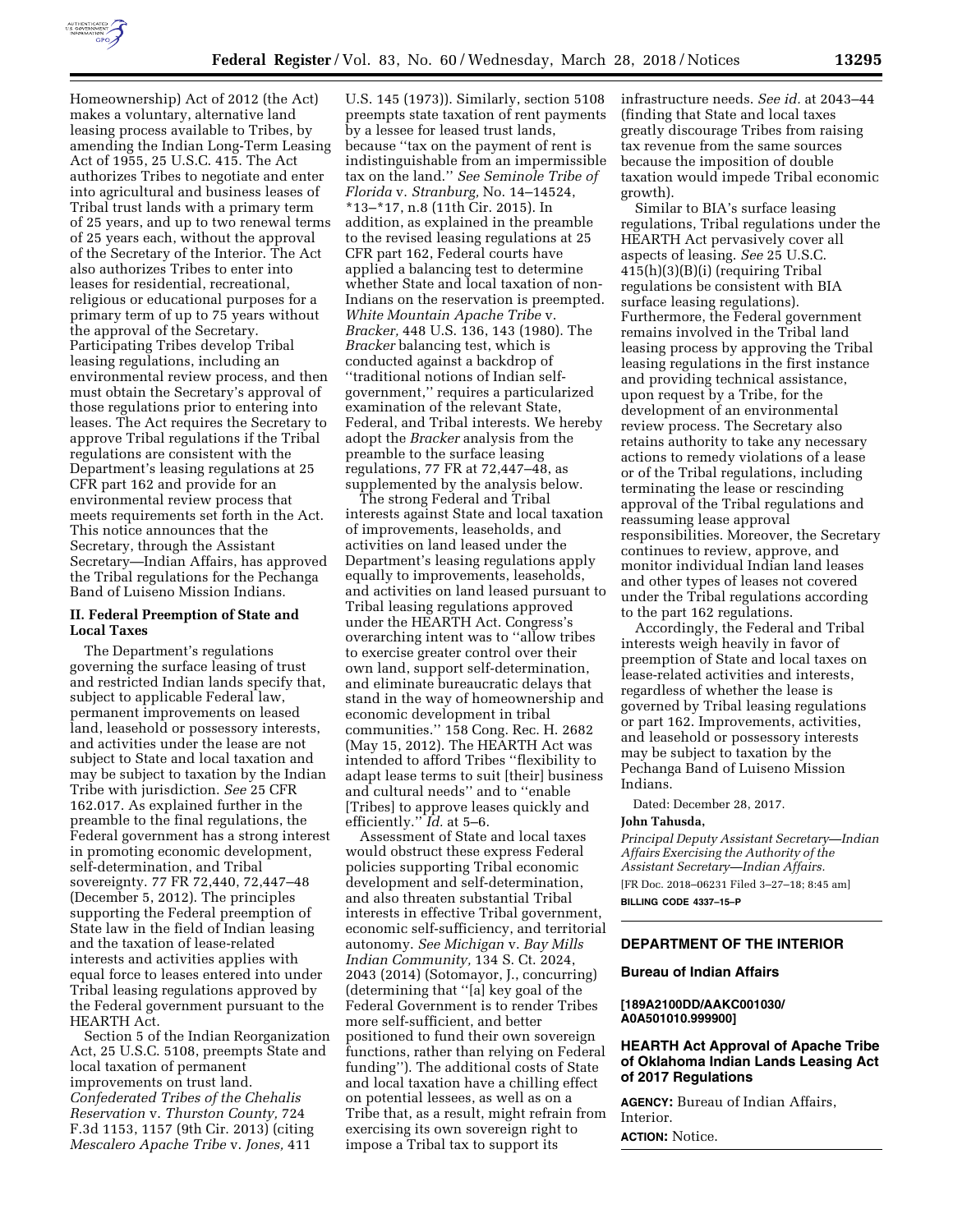**SUMMARY:** On December 28, 2017, the Bureau of Indian Affairs (BIA) approved the Apache Tribe of Oklahoma Indian Lands Leasing Act of 2017 leasing Regulations under the Helping Expedite and Advance Responsible Tribal Homeownership Act of 2012 (HEARTH Act). With this approval, the Tribe is authorized to enter into business, wind and solar, wind energy evaluation, and other authorized purposes leases without further BIA approval.

**FOR FURTHER INFORMATION CONTACT:** Ms. Sharlene Round Face, Bureau of Indian Affairs, Division of Real Estate Services, 1849 C Street NW, MS–4642–MIB, Washington, DC 20240, at (202) 208– 3615.

#### **SUPPLEMENTARY INFORMATION:**

#### **I. Summary of the HEARTH Act**

The HEARTH Act makes a voluntary, alternative land leasing process available to tribes, by amending the Indian Long-Term Leasing Act of 1955, 25 U.S.C. 415. The HEARTH Act authorizes Tribes to negotiate and enter into agricultural and business leases of Tribal trust lands with a primary term of 25 years, and up to two renewal terms of 25 years each, without the approval of the Secretary of the Interior (Secretary). The HEARTH Act also authorizes Tribes to enter into leases for residential, recreational, religious or educational purposes for a primary term of up to 75 years without the approval of the Secretary. Participating Tribes develop Tribal leasing regulations, including an environmental review process, and then must obtain the Secretary's approval of those regulations prior to entering into leases. The HEARTH Act requires the Secretary to approve Tribal regulations if the Tribal regulations are consistent with the Department of the Interior's (Department) leasing regulations at 25 CFR part 162 and provide for an environmental review process that meets requirements set forth in the HEARTH Act. This notice announces that the Secretary, through the Assistant Secretary—Indian Affairs, has approved the Tribal regulations for the Apache Tribe of Oklahoma.

## **II. Federal Preemption of State and Local Taxes**

The Department's regulations governing the surface leasing of trust and restricted Indian lands specify that, subject to applicable Federal law, permanent improvements on leased land, leasehold or possessory interests, and activities under the lease are not subject to State and local taxation and may be subject to taxation by the Indian

Tribe with jurisdiction. See 25 CFR 162.017. As explained further in the preamble to the final regulations, the Federal government has a strong interest in promoting economic development, self-determination, and Tribal sovereignty. 77 FR 72440, 72447–48 (December 5, 2012). The principles supporting the Federal preemption of State law in the field of Indian leasing and the taxation of lease-related interests and activities applies with equal force to leases entered into under Tribal leasing regulations approved by the Federal government pursuant to the HEARTH Act.

Section 5 of the Indian Reorganization Act, 25 U.S.C. 465, preempts State and local taxation of permanent improvements on trust land. *Confederated Tribes of the Chehalis Reservation* v. *Thurston County,* 724 F.3d 1153, 1157 (9th Cir. 2013) (citing *Mescalero Apache Tribe* v. *Jones,* 411 U.S. 145 (1973)). Similarly, section 465 preempts State taxation of rent payments by a lessee for leased trust lands, because "tax on the payment of rent is indistinguishable from an impermissible tax on the land.'' *See Seminole Tribe of Florida* v. *Stranburg,*  No. 14–14524, \*13–\*17, n.8 (11th Cir. 2015). In addition, as explained in the preamble to the revised leasing regulations at 25 CFR part 162, Federal courts have applied a balancing test to determine whether State and local taxation of non-Indians on the reservation is preempted. *White Mountain Apache Tribe* v. *Bracker,* 448 U.S. 136, 143 (1980). The *Bracker*  balancing test, which is conducted against a backdrop of ''traditional notions of Indian self-government,'' requires a particularized examination of the relevant State, Federal, and Tribal interests. We hereby adopt the *Bracker*  analysis from the preamble to the surface leasing regulations, 77 FR at 72447–48, as supplemented by the analysis below.

The strong Federal and Tribal interests against State and local taxation of improvements, leaseholds, and activities on land leased under the Department's leasing regulations apply equally to improvements, leaseholds, and activities on land leased pursuant to Tribal leasing regulations approved under the HEARTH Act. Congress's overarching intent was to ''allow tribes to exercise greater control over their own land, support self-determination, and eliminate bureaucratic delays that stand in the way of homeownership and economic development in tribal communities.'' 158 Cong. Rec. H. 2682 (May 15, 2012). The HEARTH Act was intended to afford Tribes ''flexibility to

adapt lease terms to suit [their] business and cultural needs'' and to ''enable [Tribes] to approve leases quickly and efficiently.'' *Id.* at 5–6.

Assessment of State and local taxes would obstruct these express Federal policies supporting Tribal economic development and self-determination, and also threaten substantial Tribal interests in effective Tribal government, economic self-sufficiency, and territorial autonomy. *See Michigan* v. *Bay Mills Indian Community,* 134 S. Ct. 2024, 2043 (2014) (Sotomayor, J., concurring) (determining that ''[a] key goal of the Federal Government is to render Tribes more self-sufficient, and better positioned to fund their own sovereign functions, rather than relying on Federal funding''). The additional costs of State and local taxation have a chilling effect on potential lessees, as well as on a Tribe that, as a result, might refrain from exercising its own sovereign right to impose a Tribal tax to support its infrastructure needs. *See id.* at 2043–44 (finding that State and local taxes greatly discourage Tribes from raising tax revenue from the same sources because the imposition of double taxation would impede Tribal economic growth).

Similar to BIA's surface leasing regulations, Tribal regulations under the HEARTH Act pervasively cover all aspects of leasing. *See* 25 U.S.C. 415(h)(3)(B)(i) (requiring Tribal regulations be consistent with BIA surface leasing regulations). Furthermore, the Federal government remains involved in the Tribal land leasing process by approving the Tribal leasing regulations in the first instance and providing technical assistance, upon request by a Tribe, for the development of an environmental review process. The Secretary also retains authority to take any necessary actions to remedy violations of a lease or of the Tribal regulations, including terminating the lease or rescinding approval of the Tribal regulations and reassuming lease approval responsibilities. Moreover, the Secretary continues to review, approve, and monitor individual Indian land leases and other types of leases not covered under the Tribal regulations according to the part 162 regulations.

Accordingly, the Federal and Tribal interests weigh heavily in favor of preemption of State and local taxes on lease-related activities and interests, regardless of whether the lease is governed by Tribal leasing regulations or part 162. Improvements, activities, and leasehold or possessory interests may be subject to taxation by the Apache Tribe of Oklahoma.